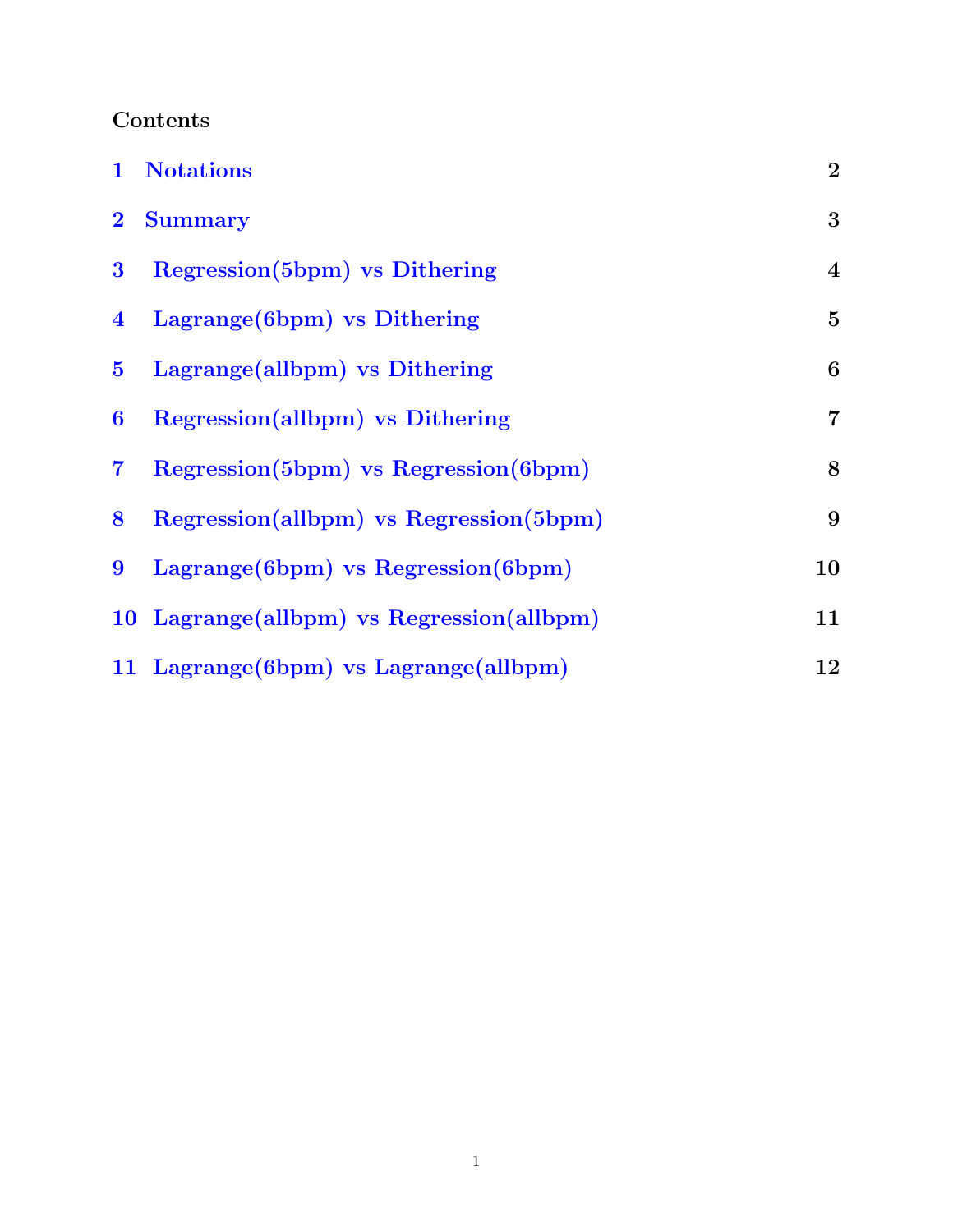#### <span id="page-1-0"></span>1 Notations

- $\Delta A_i = A_i^I A_i^{II}$ : difference in corrected asymmetry central values between Method-I and Method-II in *i*-th minirun.
- $\langle \Delta A \rangle$ : averaged  $\Delta A_i$  over miniruns in a slug

$$
\langle \Delta A \rangle = \frac{1}{N} \sum_{i}^{N} \Delta A_i.
$$

•  $\sqrt{\langle (\Delta A)^2 \rangle}$ : averaged distance between two methods over N miniruns in a slug

$$
\sqrt{\langle (\Delta A)^2 \rangle} = \sqrt{\frac{\sum_i^N (A_i^I - A_i^{II})^2}{N}}.
$$

•  $\sigma(\langle \Delta A \rangle)$ : error bar on  $\langle \Delta A \rangle$ 

$$
\sigma(\langle \Delta A \rangle) = \frac{\sqrt{\langle (\Delta A)^2 \rangle}}{\sqrt{N}}.
$$

where  $N$  is the number of miniruns in a given slug.

•  $A_{PV}$  sign correction: corrected according to insertable half-wave plate and Wien flip.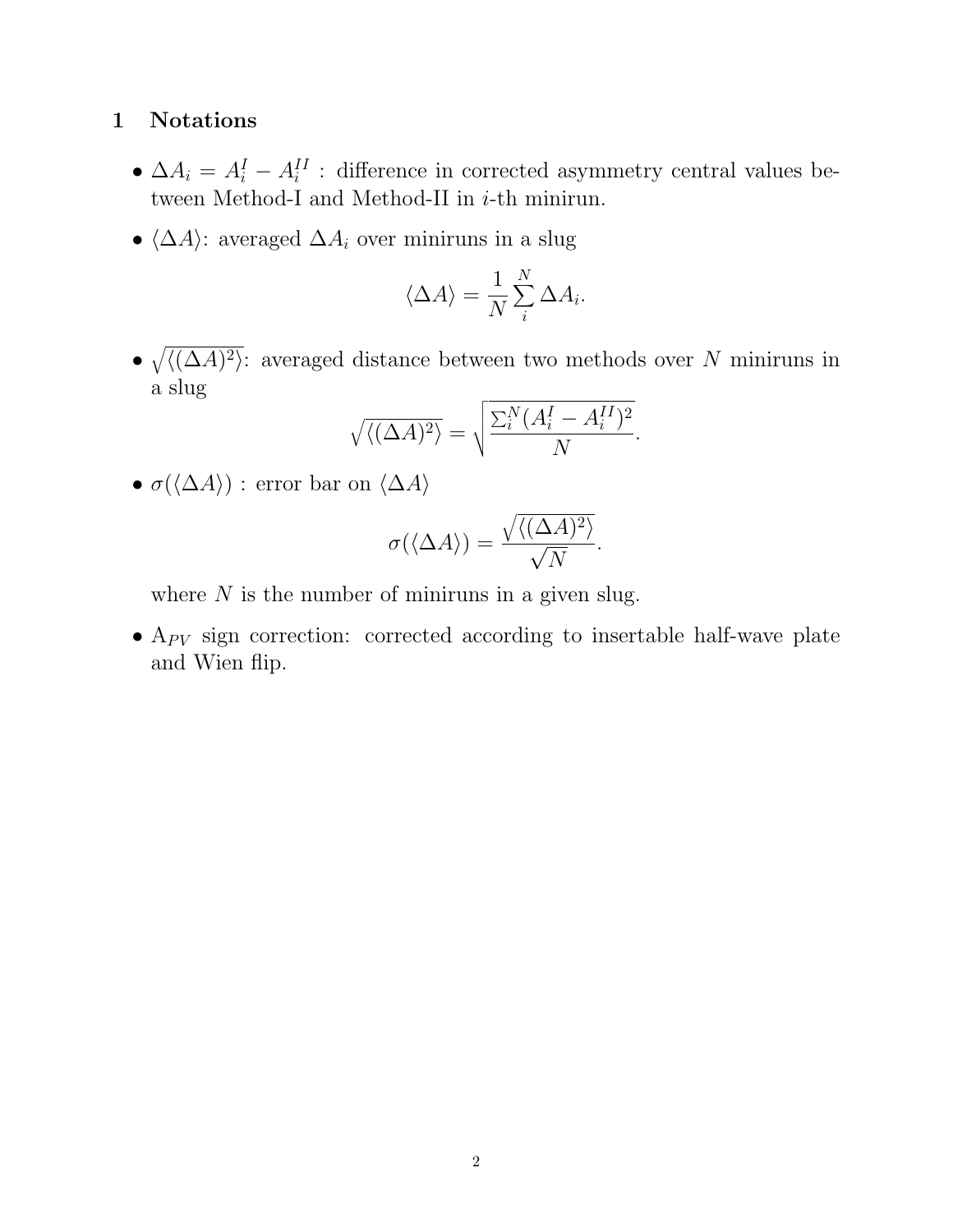# <span id="page-2-0"></span>2 Summary

|                        | $\Delta A(\mathrm{ppb})$ | $\sigma(\Delta A)$ (ppb) | $\chi^2$ | NDof |
|------------------------|--------------------------|--------------------------|----------|------|
| dit vs reg_5bpm        | $-3.1$                   | 2.7                      | 126.2    | 95   |
| dit vs lagr_6bpm       | 0.1                      | 0.5                      | 89.7     | 95   |
| dit vs lagr_all        | 2.9                      | $3.5\,$                  | 86.6     | 95   |
| dit vs reg_all         | $1.0\,$                  | 3.9                      | 87.1     | 95   |
| reg_5bpm vs reg_6bpm   | $-0.3$                   | $0.4\,$                  | 105.3    | 95   |
| reg_5bpm vs reg_all    | 5.5                      | 2.6                      | 104.0    | 95   |
| lagr_6bpm vs reg_6bpm  | $-1.9$                   | 2.7                      | 126.5    | 95   |
| lagr_all vs reg_all    | $-0.8$                   | 1.2                      | 91.0     | 95   |
| lagr_6bpm vs lagr_all  | 4.3                      | 3.3                      | 107.5    | 95   |
| <b>Fixed Parameter</b> |                          |                          |          |      |
| dit vs reg_5bpm        | 0                        | 0                        | 127.5    | 96   |
| dit vs lagr_6bpm       |                          |                          | 89.7     | 96   |
| dit vs lagr_all        |                          |                          | 87.2     | 96   |
| dit vs reg_all         | 0                        | 0                        | 87.2     | 96   |
| reg_5bpm vs reg_6bpm   | 0                        | $\Omega$                 | 105.9    | 96   |
| reg_5bpm vs reg_all    | 0                        | 0                        | 108.6    | 96   |
| lagr_6bpm vs reg_6bpm  | 0                        | 0                        | 126.9    | 96   |
| lagr_all vs reg_all    |                          |                          | 91.4     | 96   |
| lagr_6bpm vs lagr_all  |                          |                          | 109.1    | 96   |

Table 1: Grand Averaged over slugs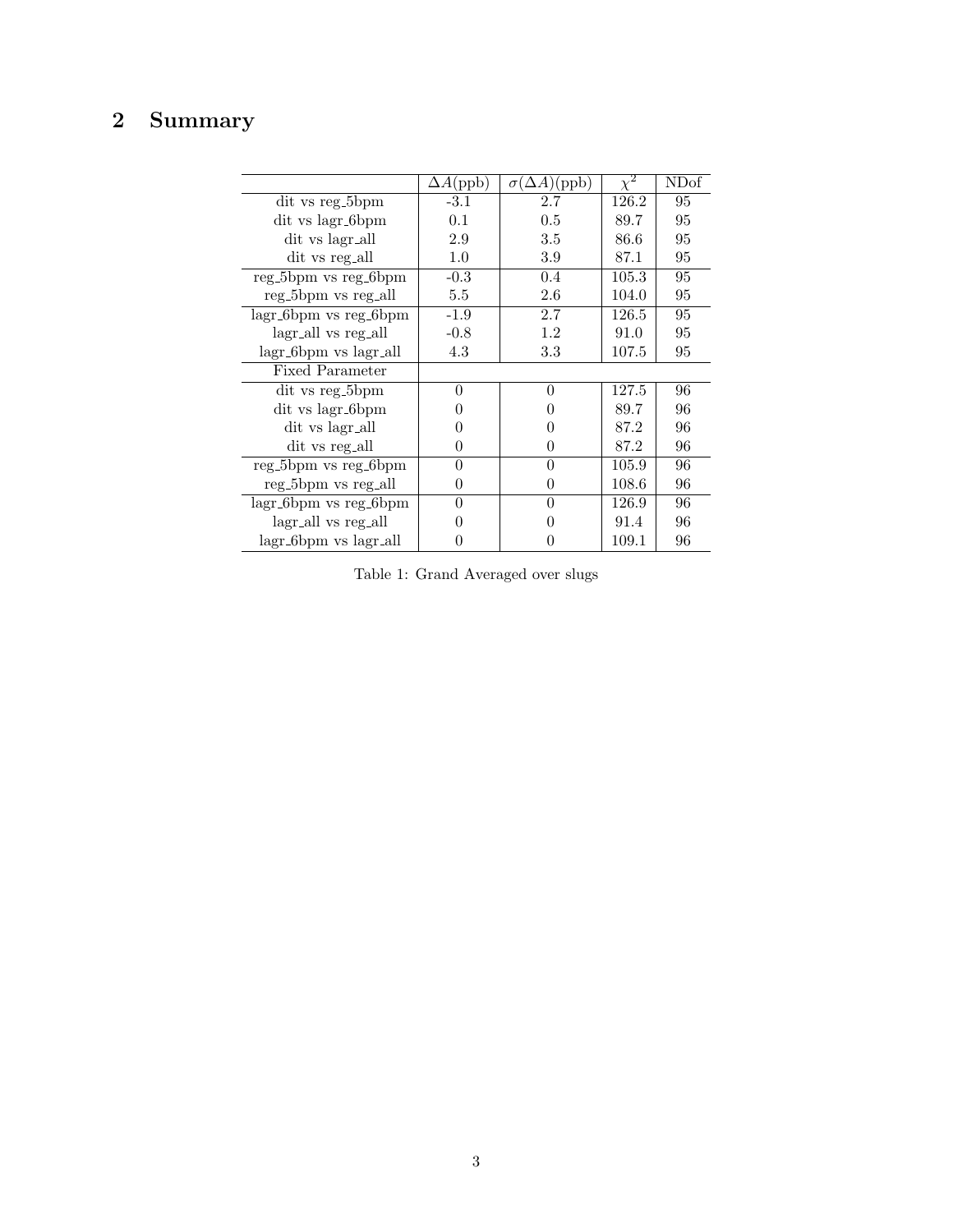## <span id="page-3-0"></span>3 Regression(5bpm) vs Dithering



Figure 1: Free parameter fit over slugs



Figure 2: Fixed parameter fit over slugs

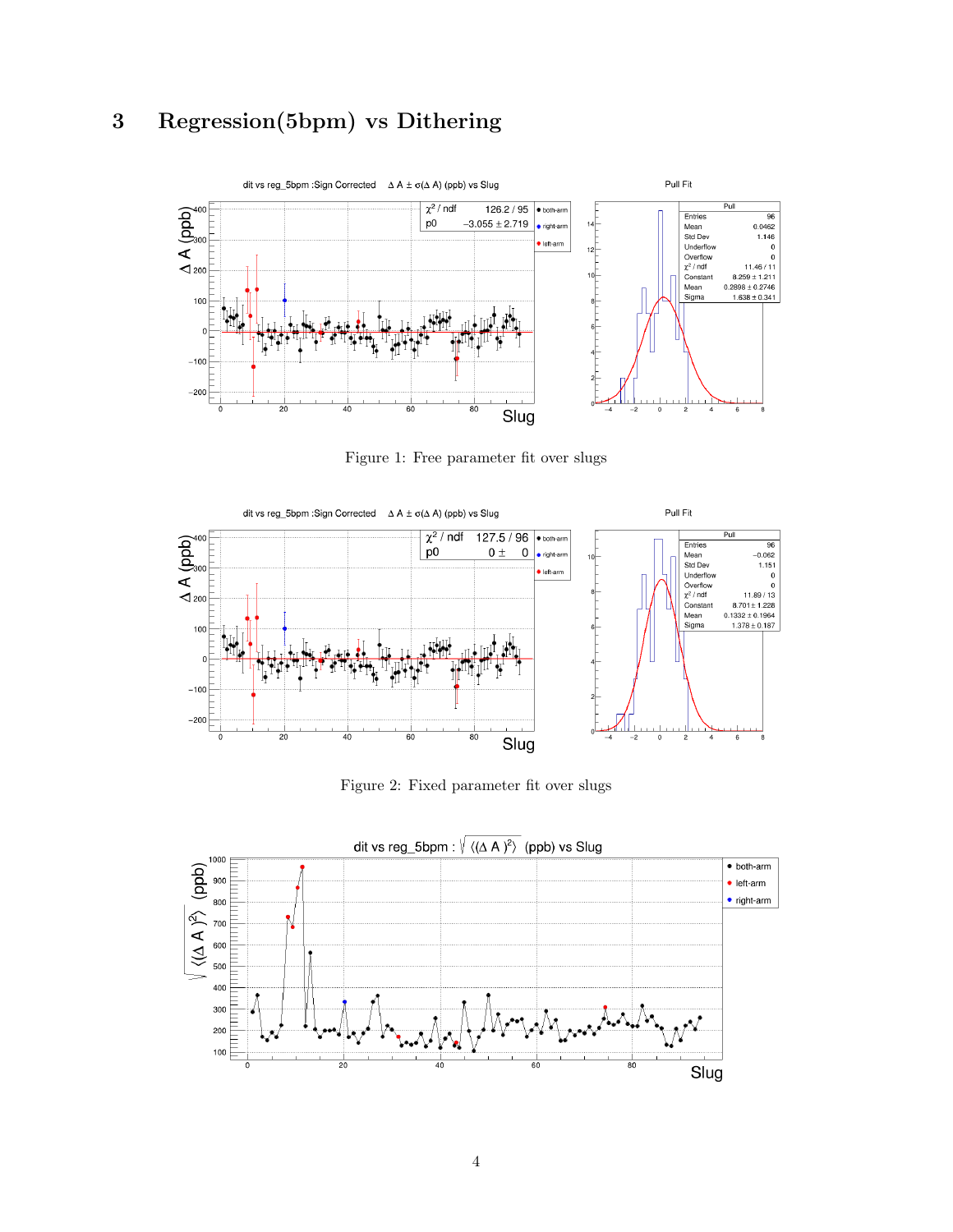

## <span id="page-4-0"></span>4 Lagrange(6bpm) vs Dithering

Figure 3: Free parameter fit over slugs



Figure 4: Fixed parameter fit over slugs

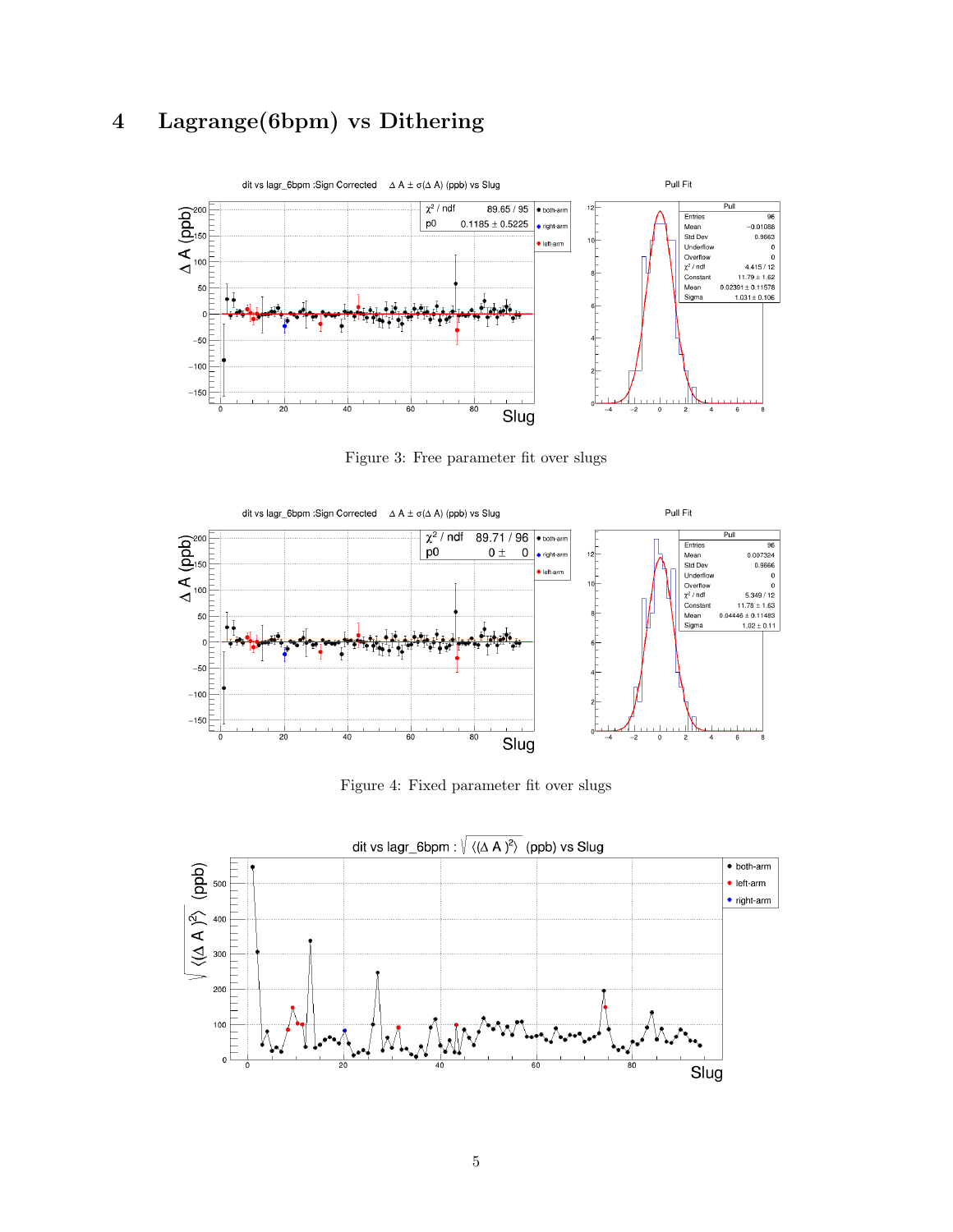

#### <span id="page-5-0"></span>5 Lagrange(allbpm) vs Dithering

Figure 5: Free parameter fit over slugs



Figure 6: Fixed parameter fit over slugs

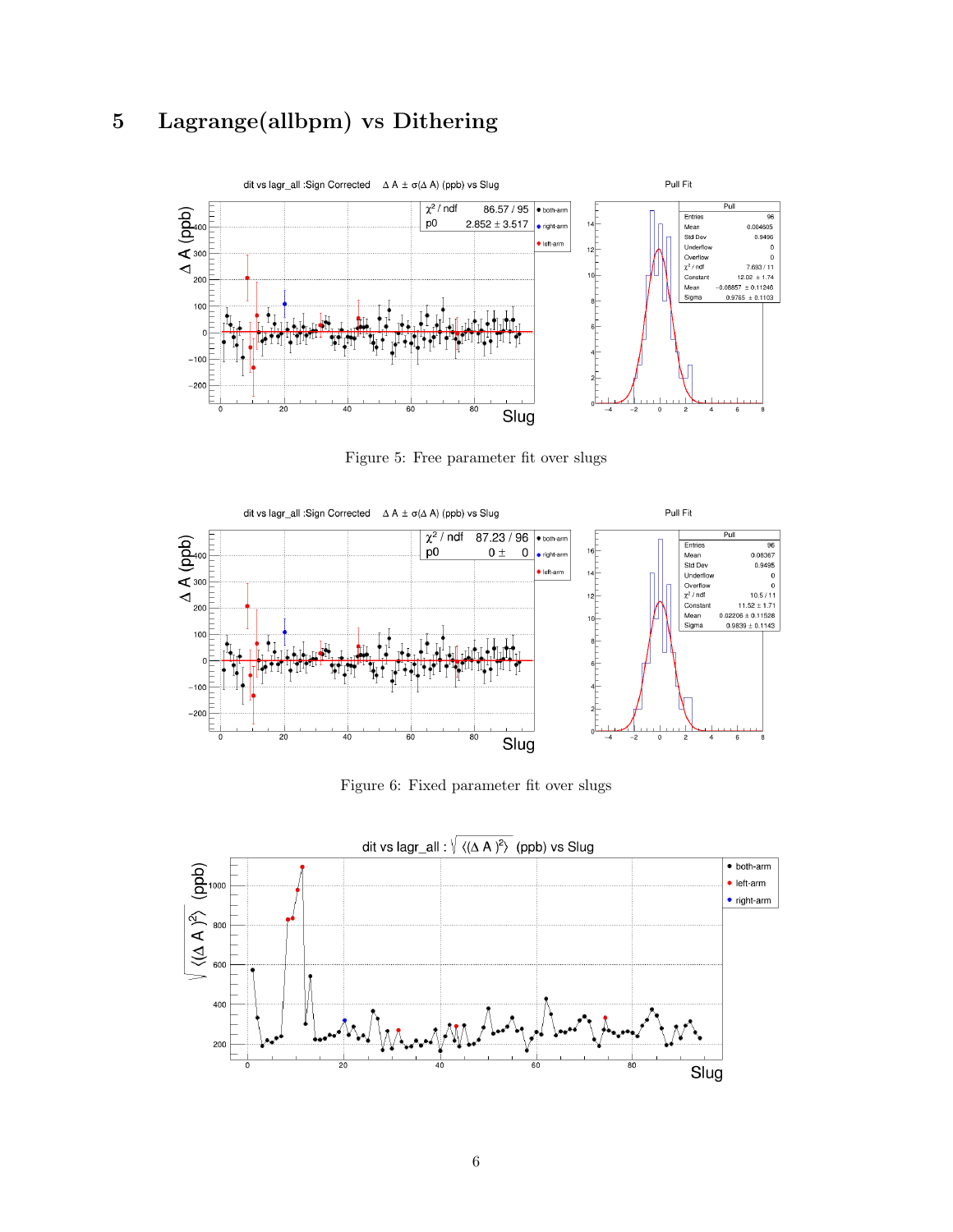

#### <span id="page-6-0"></span>6 Regression(allbpm) vs Dithering

Figure 7: Free parameter fit over slugs



Figure 8: Fixed parameter fit over slugs

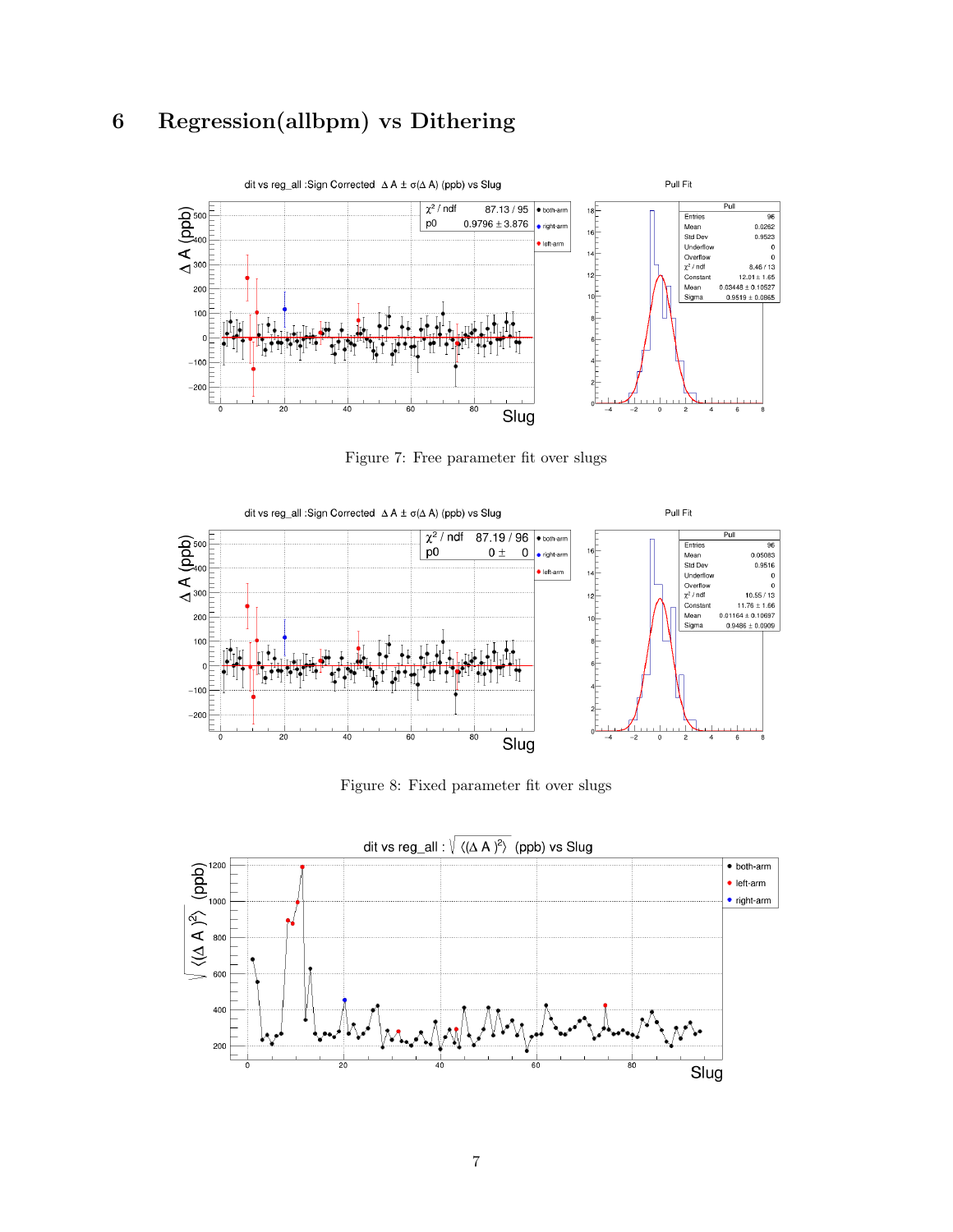## <span id="page-7-0"></span>7 Regression(5bpm) vs Regression(6bpm)



Figure 9: Free parameter fit over slugs



Figure 10: Fixed parameter fit over slugs

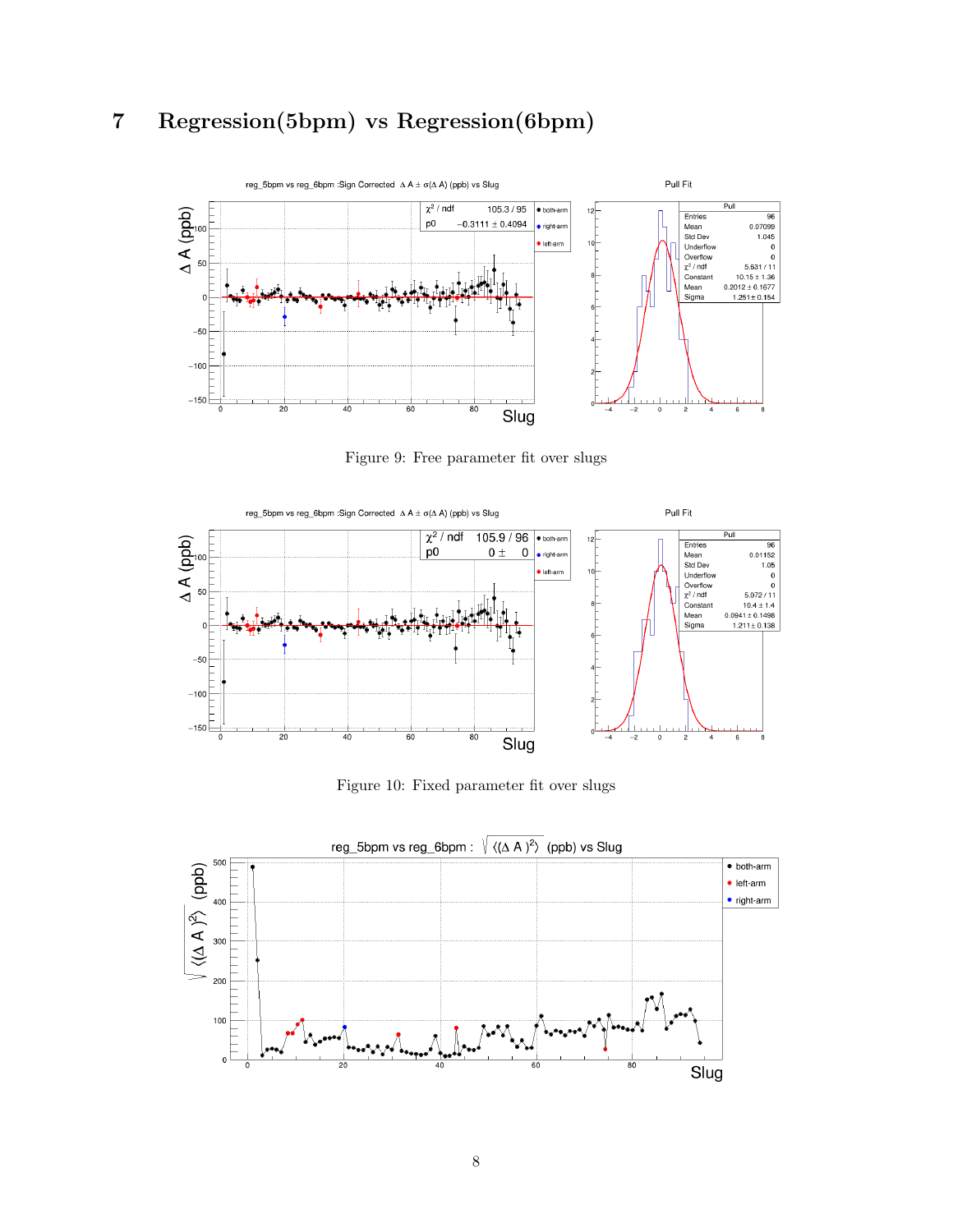#### <span id="page-8-0"></span>8 Regression(allbpm) vs Regression(5bpm)



Figure 11: Free parameter fit over slugs



Figure 12: Fixed parameter fit over slugs

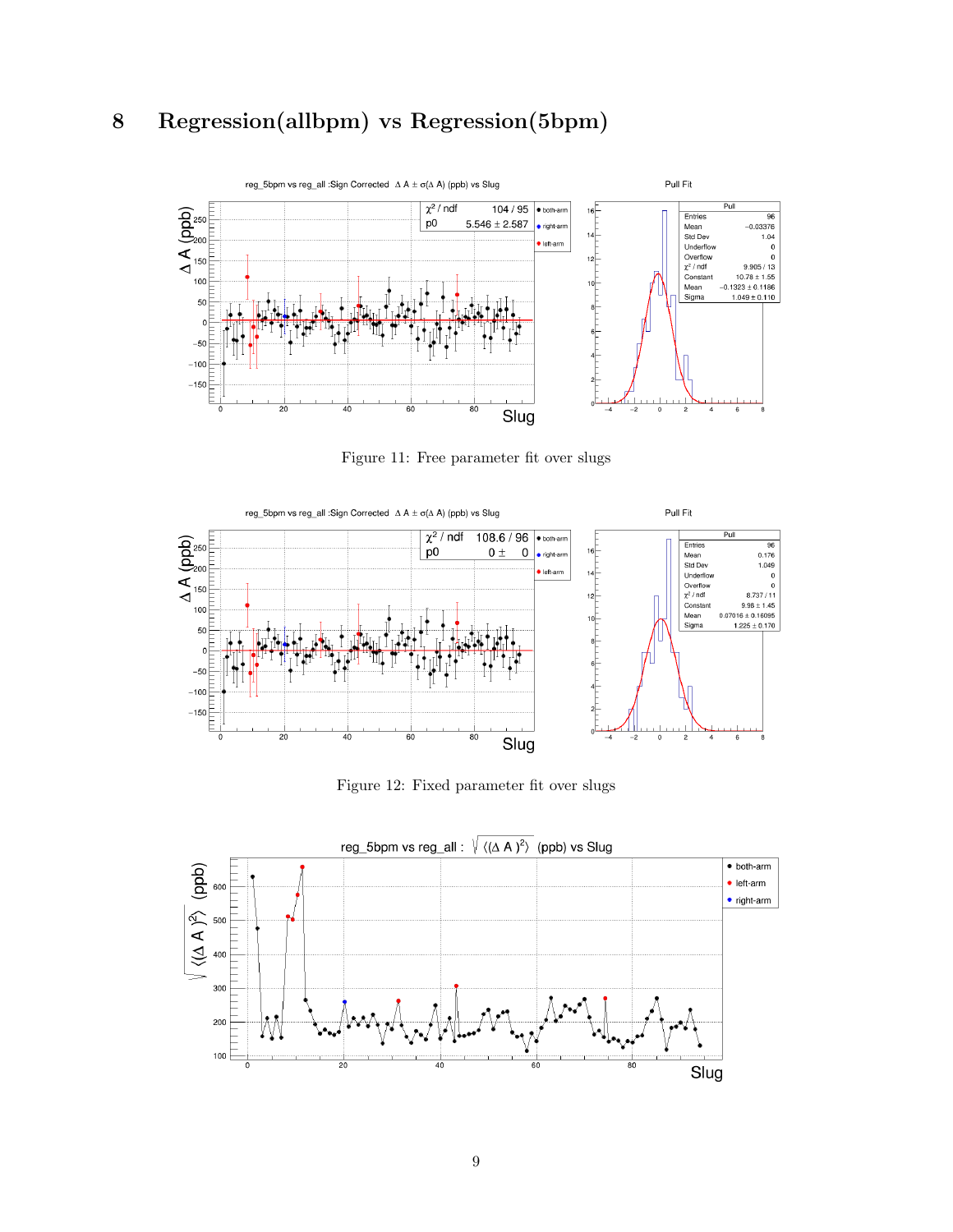

#### <span id="page-9-0"></span>9 Lagrange(6bpm) vs Regression(6bpm)

Figure 13: Free parameter fit over slugs



Figure 14: Fixed parameter fit over slugs

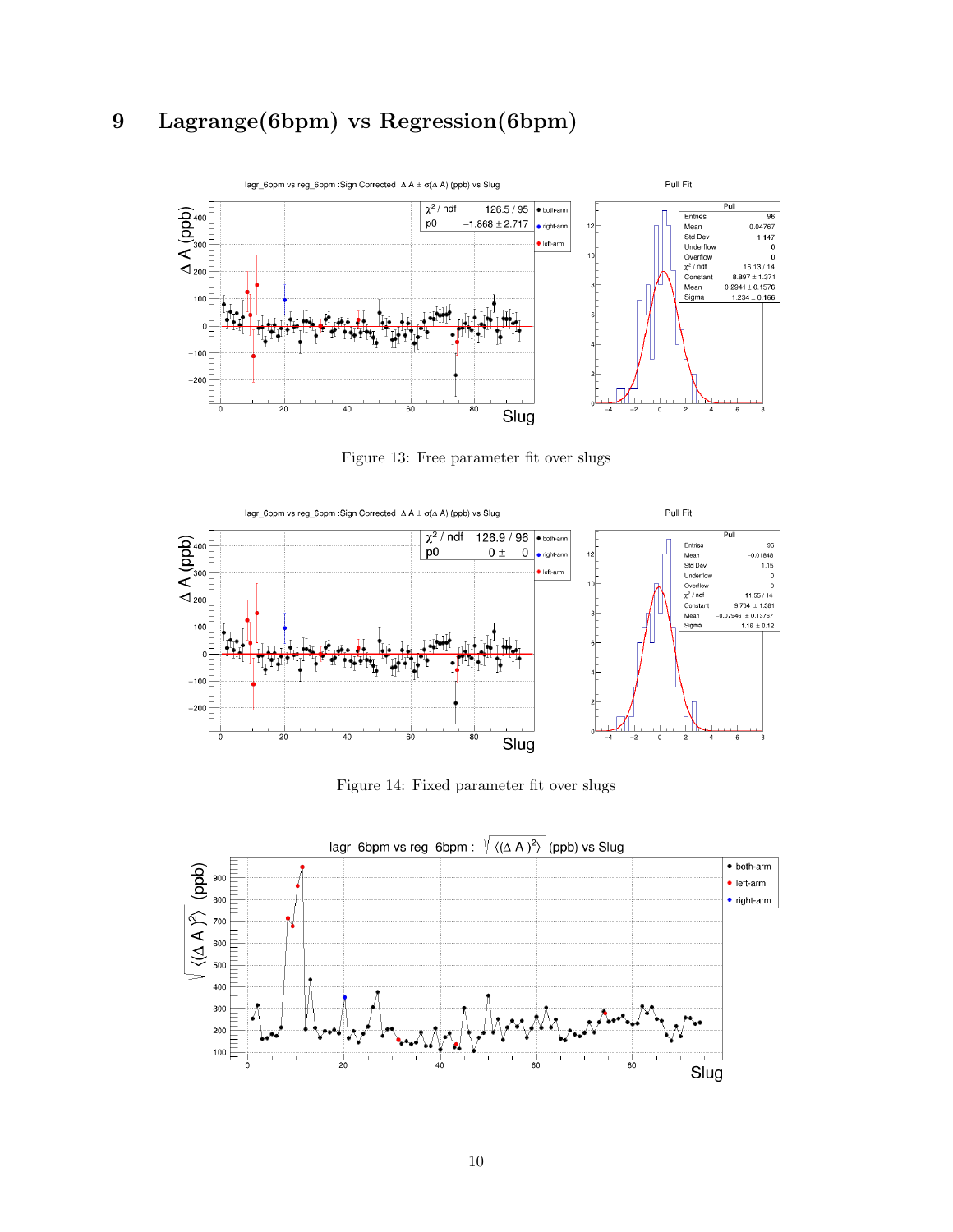#### <span id="page-10-0"></span>10 Lagrange(allbpm) vs Regression(allbpm)



Figure 15: Free parameter fit over slugs



Figure 16: Fixed parameter fit over slugs